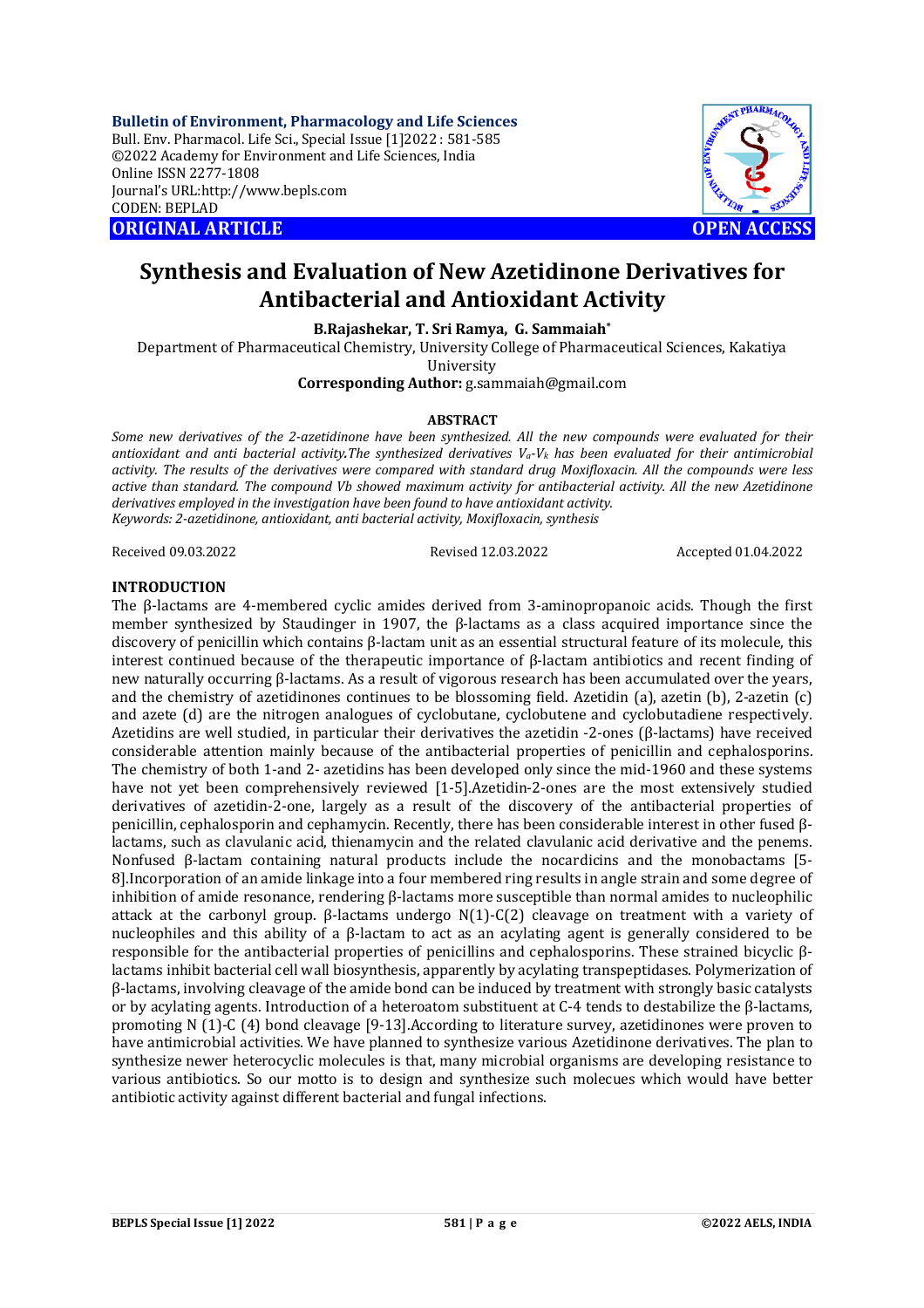# **MATERIAL AND METHODS Synthesis of N-(2-amino-3-chloro-4-oxoazetidin-1-yl)-2-hydroxybenzamides (Va-Vk)**



## **Scheme**

|                      | <b>COMPOUND   R( DIFFERENT ALDEHYDE)</b> | <b>MOLECULAR</b><br><b>FORMULA(ALDEHYDE)</b> |
|----------------------|------------------------------------------|----------------------------------------------|
| Va                   | Benzaldehyde                             | $C_7H_6O$                                    |
| <b>V<sub>b</sub></b> | Veratraldehyde                           | $C_9H_{10}O_3$                               |
| Vc                   | Salicylaldehyde                          | $C_7H_6O_2$                                  |
| Vd                   | Para Dimethyl Amino<br>benzaldehyde      | $C_9H_{11}NO$                                |
| Ve                   | Glutaraldehyde                           | $C5H8O2$                                     |
| Vf                   | Cinnamaldehyde                           | $C_9H_8O$                                    |
| Vg                   | Furfuraldehyde                           | $C_5H_4O_2$                                  |
| Vh                   | Vanillin                                 | CsHsO <sub>3</sub>                           |
| Vi                   | 2-Chloro Benzaldehyde                    | $C_7H_5ClO$                                  |
| Vj                   | 4-Chloro Benzaldehyde                    | $C_7H_5ClO$                                  |
| Vk                   | Propionaldehyde                          | $C_3H_6O$                                    |

#### **Table 1. List of substituted Aldehydes**

# **STEP-1: Preparation of 2-hydroxybenzohydrazide(III):-**

In a 500 ml RB flask, 1 mole of methylsalicylate and 5 moles of Hydrazine hydrate and 5ml of methanol were placed and the reaction mixture was shaken for 5 minutes and refluxed for 6 hours, the completion of the reaction was monitored by TLC. The mixture was transferred into a petridish and the methanol was allowed to evaporate and the resultant white crystalline solid was collected. The solid was purified by recrystallization in ethanol (yield: 90%, M.Pt: 251-254<sup>®</sup>, RF:0.57)

## **STEP-2: Preparation of N'-(aminomethylidene)-2-hydroxybenzohydrazide (IVa-IVk):**

In a 500ml RB flask, 1 mole of 2-hydroxybenzohydrazide and 1 mole of any aldehyde derivative and 2- 3ml of GAA. To this add methanol or ethanol as solvent and shake it for 5minutes and refluxed it for 12- 14hours, the completion of reaction was monitored by TLC. The mixture was transferred into a petridish and the methanol was allowed to evaporate and the resultant crystalline solid was collected. The solid was purified by recrystallization in ethanol.

STEP-3: Preparation of N-(2-amino-3-chloro-4-oxoazetidin-1-yl)-2-hydroxybenzamides (Va-Vk):-

In a 250ml RB flask, mixture of N'-(aminomethylidene)-2-hydroxybenzohydrazide (0.015 M) and required amount of triethylamine (0.02 M) and chloroaceticacid (0.02 M) in ethanol (50 ml) was refluxed for 10-12hrs on water bath to yield 2-azetidinone derivatives (Va-Vk). The completion of reaction was monitored by TLC. After cooling, the solution was poured on crushed ice to precipitate the product. The product was recrystallized from methanol.

## **EVALUATION ANTIBACTERIAL ACTIVITY OF SYNTHESIZED COMPOUNDS**

The antibacterial activity of the azetidinone derivatives (Va -Vf) had been assayed against four different strains of bacteria by cup-plate agar diffusion method by measuring the zone of inhibition in mm. The test organisms were sub cultured using nutrient broth medium. The tubes containing sterilized medium were inoculated with respective bacterial strain. After incubation at  $37\pm1^0C$  for 24hrs, they were stored in refrigerator. The stock culture were maintained. Bacterial inoculum was prepared by transferring a loopful of culture to nutrient broth in conical flask. The flask were incubated at  $37\pm10^{\circ}$  for 48hrs before the experimentation.

## **ANTIOXIDANT ACTIVITY**

## **Preparation of standard solution of Ascorbic acid**:

Required amount of ascorbic acid was accurately weighed and dissolved in distilled water to prepare1mM stock solution. Solutions of different concentrations of ascorbic acid. ,1µM, 3µM, 1µM,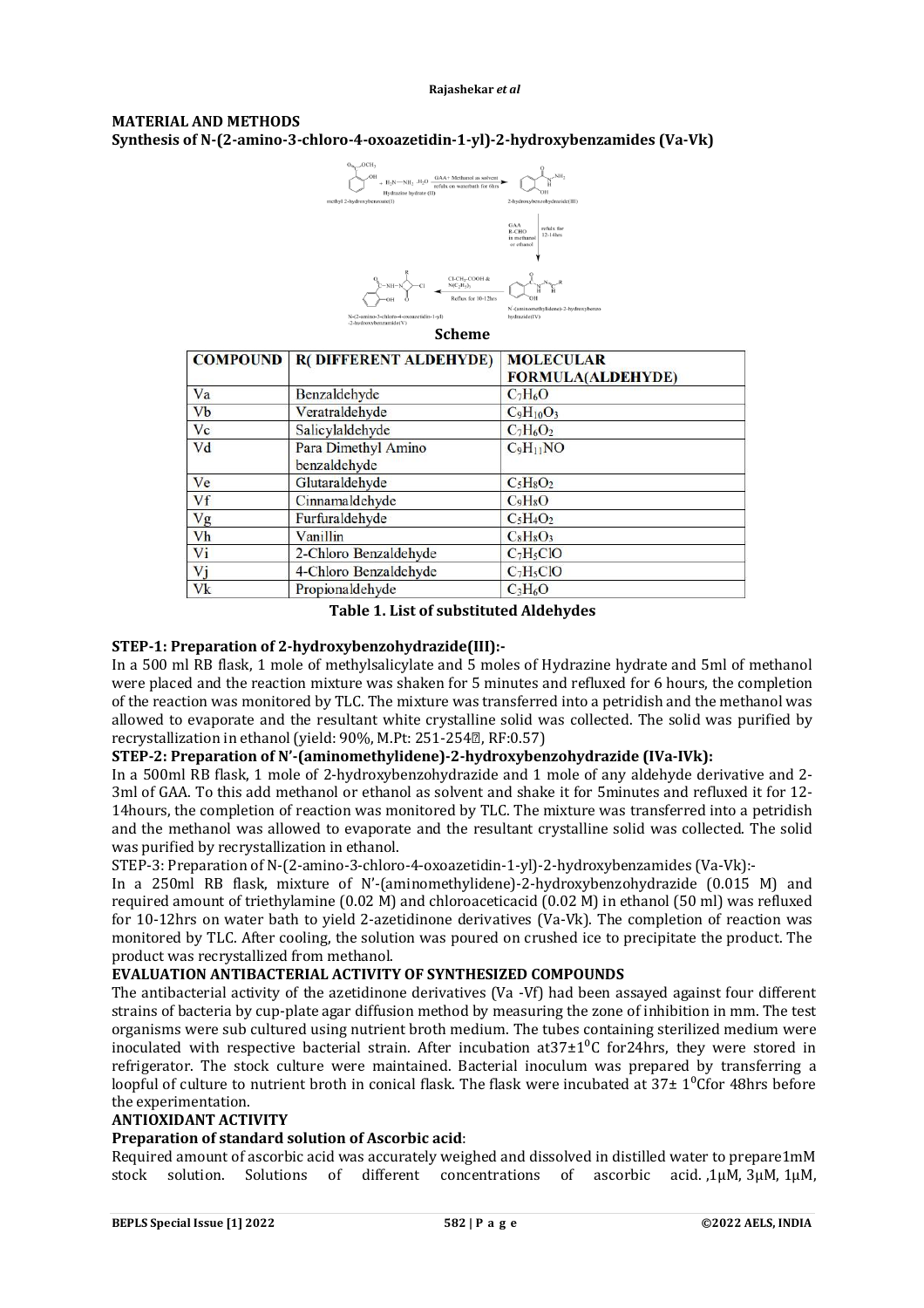3µM, 10µM, 30µM, 100µM, 300µM, were prepared from 1mM stock solution. Preparation of DPPH solution;0.5Mm of DPPH was prepared by dissolving 19.71 mg of DPPH in 100ml of methanol. The solution was protected from sunlight to prevent the oxidation of DPPH.

## **Preparation of Test compounds**;

Required amount of test compounds (Va,-Vk) were dissolved in methanol and 1 mM stock solution was prepared. Solutions of different concentrations of test compounds 1 nM to 1 mM were prepared. Estimation of antioxidant activity of Ascorbic acid;0.2 ml of DPPH solution was added to 2.8 ml of ascorbic acid solution in a test tube wrapped with aluminium foil, incubated for 30 min at room temperature and its absorbance was read out at517 nm using UV-Visible double beam spectrophotometer. The results were plotted on a graph and the IC50 values were determined [14,15].

## **Estimation of antioxidant activity of Test compounds**:

The IC50 values of the test compounds were determined by a procedure similar to that described under ascorbic acid.

| S.n<br>$\bf{0}$ | Compound | Molecular<br>Weight | Yield | $R_{\rm F}$<br><b>Value</b> | Melting<br>Point |
|-----------------|----------|---------------------|-------|-----------------------------|------------------|
|                 | Va       | 316.74              | 69%   | 0.43                        | 266-268          |
| 2               | Vb       | 376.79              | 72%   | 0.59                        | 220-225          |
| 3               | Vc       | 332.74              | 68%   | 0.72                        | 272-274          |
| $\overline{4}$  | Vd       | 359.81              | 78%   | 0.53                        | 282-284          |
| 5               | Ve       | 310.73              | 84%   | 0.64                        | 216-218          |
| 6               | Vf       | 344.79              | 76%   | 0.74                        | 253-255          |
| 7               | Vg       | 306.04              | 85%   | 0.77                        | 265-257          |
| 8               | Vh       | 362.77              | 78%   | 0.80                        | 238-240          |
| 9               | Vi       | 351.18              | 78%   | 0.58                        | 243-245          |
| 10              | Vi       | 351.18              | 76%   | 0.67                        | 234-235          |
|                 | Vk       | 268.70              | 85%   | 0.63                        | 212-214          |

#### **RESULTS AND DISCUSSION Table 2. Physical data of synthesized compounds**

**Spectrum of N-(3-chloro-2-oxo-4-phenylazetidin-1-yl)-2-hydroxybenzamide (Va) IR**  KBrcm;3188.60(CONH,str),761.20(CCl),1467.67(C2H2,Aromatic),2942.51(CH,aliphaticalkane),1254.62(C N,aliphaticamine) H NMR Spectrum(CDCL3,400MHZ;δ(ppm)7.8(s,CONH1H),7.4(m,Ar-5H)7.7(s,Ar-1H),7. 3(s,Ar-1H),6.9(d,Ar- 2H),5.5(s,Al-1H),5.3(s,Al-H)9.5(s,ph-OH)

**Spectrum of N-(3-chloro-2-(2,3-dimethoxyphenyl)-4-oxoazetidin-1-yl)-2-hydroxybenzamide (Vb)**IR(KBr cm );3383.15(CONH,str),3061.15(CH, aromatic str), 772.71(CCl), 1546.50(C2H2,aromatic), 2908.02(CH, alkane,str),1285.07(CN,amine),1209.98 (ROR, ether)H NMR Spectrum(CDCL3,400MHZ );δ(ppm)7. 7(s,1H-CONH),7.4(sAr-H),7.1(d Ar-H),6.8(s Ar-H),6.7(s Ar-H),5.4(s Al-1H )5.2(s Al-1H),4.7(m Al-CH3)9.5(s,ph-OH).

#### **Antimicrobial activity of N-(2-amino-3-chloro-4-oxoazetidin-1-yl)-2-hydroxybenzamides (Va-Vk)** Table 3 Antibacterial activity against Escherichia coli-(zone of inhibition in mm)

| Compound     | $50 \mu g/ml$ | $100 \mu g/ml$   | $300 \mu g/ml$   |
|--------------|---------------|------------------|------------------|
| Va           | 9mm           | 14mm             | 18mm             |
| Vb           | 13mm          | 18 <sub>mm</sub> | 23mm             |
| Vc           | 12mm          | 16mm             | 23mm             |
| Vd           | 11mm          | 15mm             | 22mm             |
| Ve           | 6mm           | 10 <sub>mm</sub> | 17 <sub>mm</sub> |
| Vf           | 7mm           | 12mm             | 21mm             |
| Vg           | 9mm           | 15mm             | 21mm             |
| Vh           | 7mm           | 13mm             | 20 <sub>mm</sub> |
| Vi           | 8mm           | 13mm             | 18 <sub>mm</sub> |
| Vj           | 6mm           | 11mm             | 14mm             |
| Vk           | 5mm           | 9mm              | 11mm             |
| Moxifloxacin | 14mm          | 22mm             | 24mm             |
| control      | 2mm           | 2mm              | 2mm              |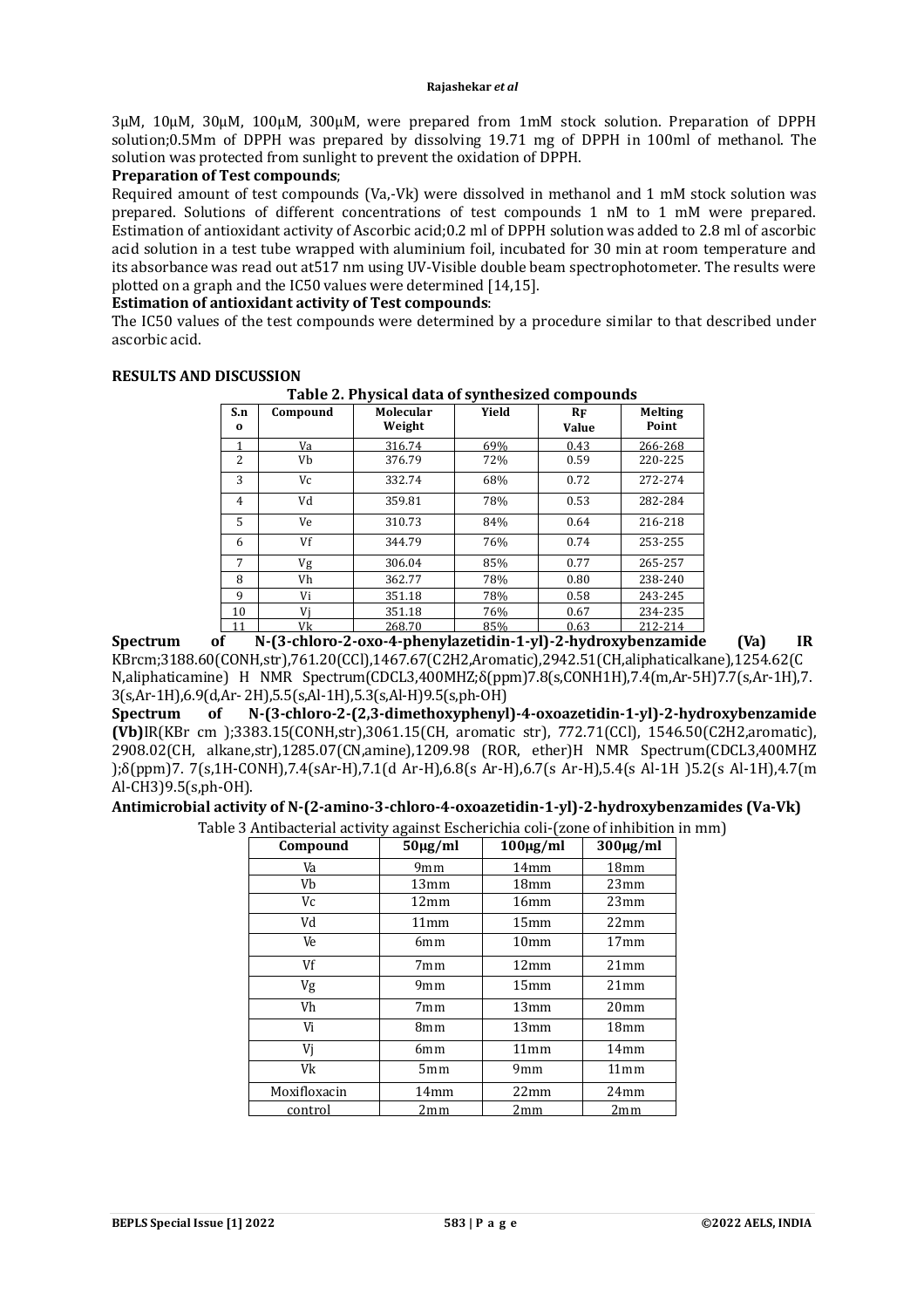#### **Rajashekar** *et al*

| S. No | Compound | $IC_{50}(\mu M)$ |
|-------|----------|------------------|
| 1     | Va       | 82.51            |
| 2     | Vb       | 91.3             |
| 3     | $V_C$    | 58.5             |
| 4     | Vd       | 62.56            |
| 5     | Ve       | 46.28            |
| 6     | Vf       | 41.30            |
| 7     | Vg       | 73.28            |
| 8     | Vh       | 55.37            |
| 9     | Vi       | 31.4             |
| 10    | Vi       | 37.58            |
| 11    | Vk       | 28.1             |
| 12    | Standard | 8.65             |

## **Table 4. Anti-oxidant activity of Azetidinone derivatives(V).**

## **DISCUSSION**

In this study, we have synthesized a new series of Azetidinone derivatives (Va-Vk). Yields of all synthesized compounds were good. Azetidinones had a subject of numerous investigations. The compounds were confirmed by TLC, melting point and spectral studies such as IR, MASS, and 1HNMR.All the derivatives were subjected to antioxidant activity (DPPH method) and antibacterial activity. The synthesized derivatives Va-Vk has been evaluated for their antimicrobial activity. The results of the derivatives were compared with standard drug Moxifloxacin. All the compounds were less active than standard. The compound Vb showed maximum activity for antibacterial activity. All the new Azetidinone derivatives employed in the investigation have been found to have antioxidant activity. All the compounds were tested at 1nM to 1mM concentrations and results were compared with standard drug (Ascorbic acid) at the same concentrations. Among all the compounds, Va and Vb had effective antioxidant activity 3 1 . 4  $\mu$  ml and 28.1  $\mu$  m l respectively. The compound Vk was found to be possess least antioxidant activity than all the tested compounds with 58.7 µml.

## **CONCLUSION**

Syntheticworkofthesestudieshavepositivelyundergoneaspertheplanandassuch in all the reactions carried, the compounds alone could be obtained. Compounds were synthesized and were analysed by physical and spectral data(IR, NMR,Mass). Synthesized Azetidinone derivatives gave satisfactory results for various evaluations like TLC, melting point, spectral data, antibacterial and antioxidant activities. Characterization of the synthesized as done by IR, <sup>1</sup>HNMR and Mass spectral data.The structures, functional groups and molecular weights of the compounds were confirmed. All the compounds were screened for antibacterial studies. The results of derivatives were compared with standard drug Moxifloxacin. All the compounds were less active than standard. All the series of the compounds showed antioxidant activity.Compound Vb with IC50 value of 28.1andVa with IC50 value of 31.4mlwas found to be more effective antioxidant.

## **CONFLICT OF INTEREST**

Authors declared there is no conflict of interest

## **REFERENCES**

- 1. Pradeep, K.soni, Ravi BansL, A.K.Halve, J.S.Parih, (2017). "Synthesis characterization and Antimicrobial activities of some novel 2-azetidinones derived from cyanoethyl tertiaryamino Benzaldehydes'' American Journal of pharma Tech Research, 7(1) 124-127.
- 2. Parul D.Mehta., N.P.S.Sengar, A.K, Pathak (2010). "2-Azetidinone-Anew profile of various pharmacological activities", European Journal of Medicinal chemistry :5541-5560.
- 3. Ritu sharma, Pushkal samadhiya, SD Srivastava and Sk Srivastava, (2012). "Synthesis andpharmaceutical importance of 2-azetidinone derivatives of phenothiazine", Chem.Sci. Vol.124, No.3.
- 4. N.C.Desai, D.D.Pandya, G.M.Kotadiya, Priyanka Desai, (2014). "Synthesis, antimicrobial and cytotoxic activity of 2 azetidinone derivatives of pyridyl benzimidazoles" Med chem Research, 23:1725-1741.
- 5. Akash Deep, Pradeep Kumar, Balasubramanian Narasimhan, Siong Meng lim, Kalavathyramasay, Rakesh Kumar Mishra, and Vasudevan, (2016). "Synthesized a novel series of Azetidinone derivatives <sup>n</sup> Poloniae Pharmaceutical Drug Research, No.73.3; 45-48